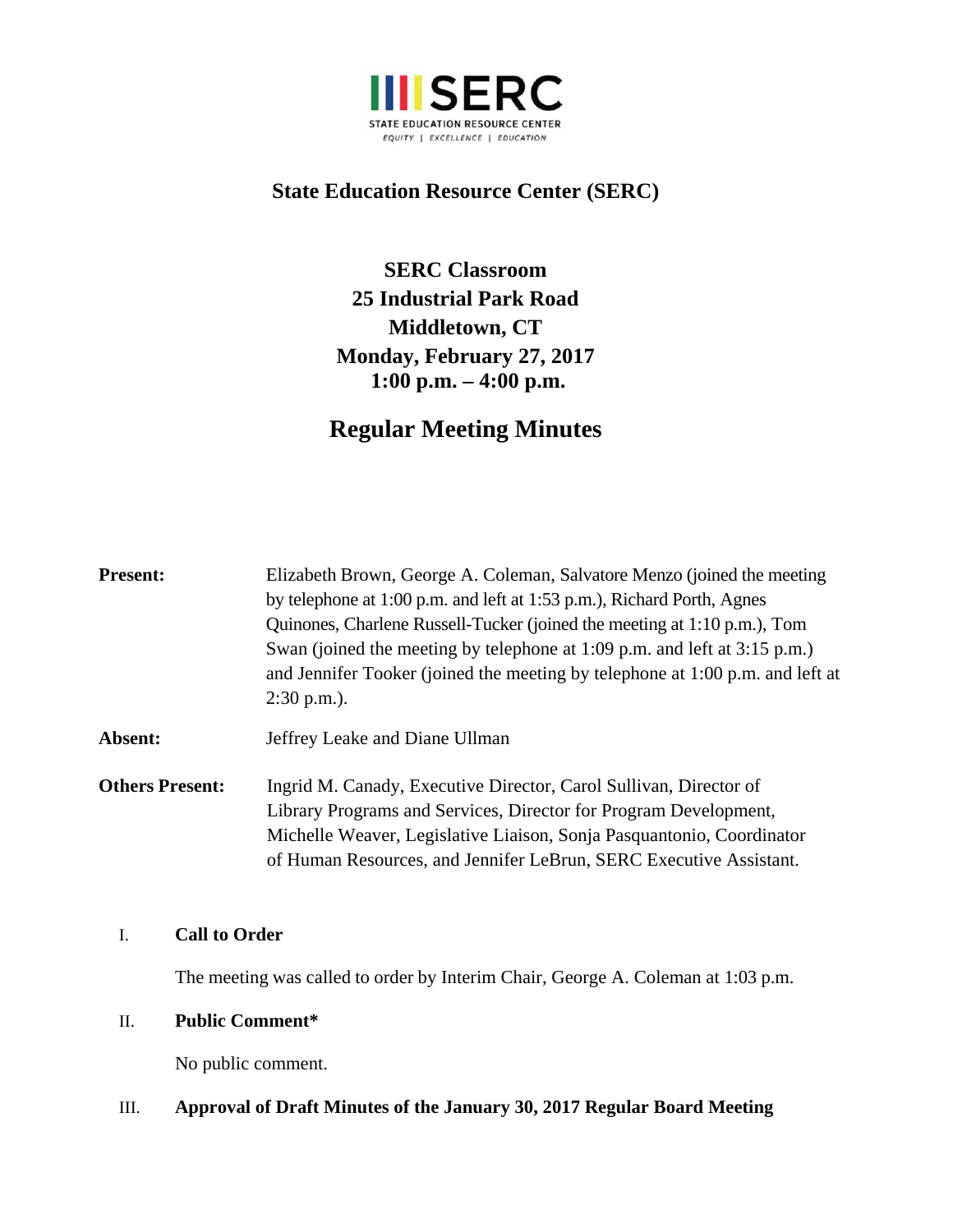### **"Motion to approve minutes from the January 30, 2017 Regular Board Meeting."**

Motion: Ms. Brown Second: Dr. Quinones

Vote on Motion: In favor: 6 (Brown, Coleman, Menzo, Porth, Quinones, and Tooker) Opposed: 0 Abstained: 0

#### IV. **Mr. Coleman proposed a motion to go out of order on the agenda.**

#### **"Motion to approve reorder of agenda items"**

Motion: Dr. Quinones Second: Ms. Brown

Vote on Motion: In favor: 7 (Brown, Coleman, Menzo, Porth, Quinones, Swan and Tooker) Opposed: 0 Abstained: 0

## V. **Action Items**

## **a. "Motion to Adopt Resolution to give Executive Director Authority to Engage in Negotiation Regarding SERC's Physical Space."**

## **Authorizing Executive Director to Engage in Negotiation Regarding SERC's Physical Space**

WHEREAS, subsection b of CGS 10-357a requires the Chairperson of the Board of Directors, with the approval of its members, to appoint an Executive Director of SERC;

WHEREAS, subsection b of CGS 10-357a empowers the Executive Director to supervise the administrative affairs and technical activities of the center in accordance with the directives of the board;

WHEREAS, subsection a of CGS 10-357b empowers the center to acquire real property subject to approval, review or regulation pursuant to title 4b of the Connecticut general statutes;

WHEREAS, the needs of the center require that its physical space is reorganized and reassigned;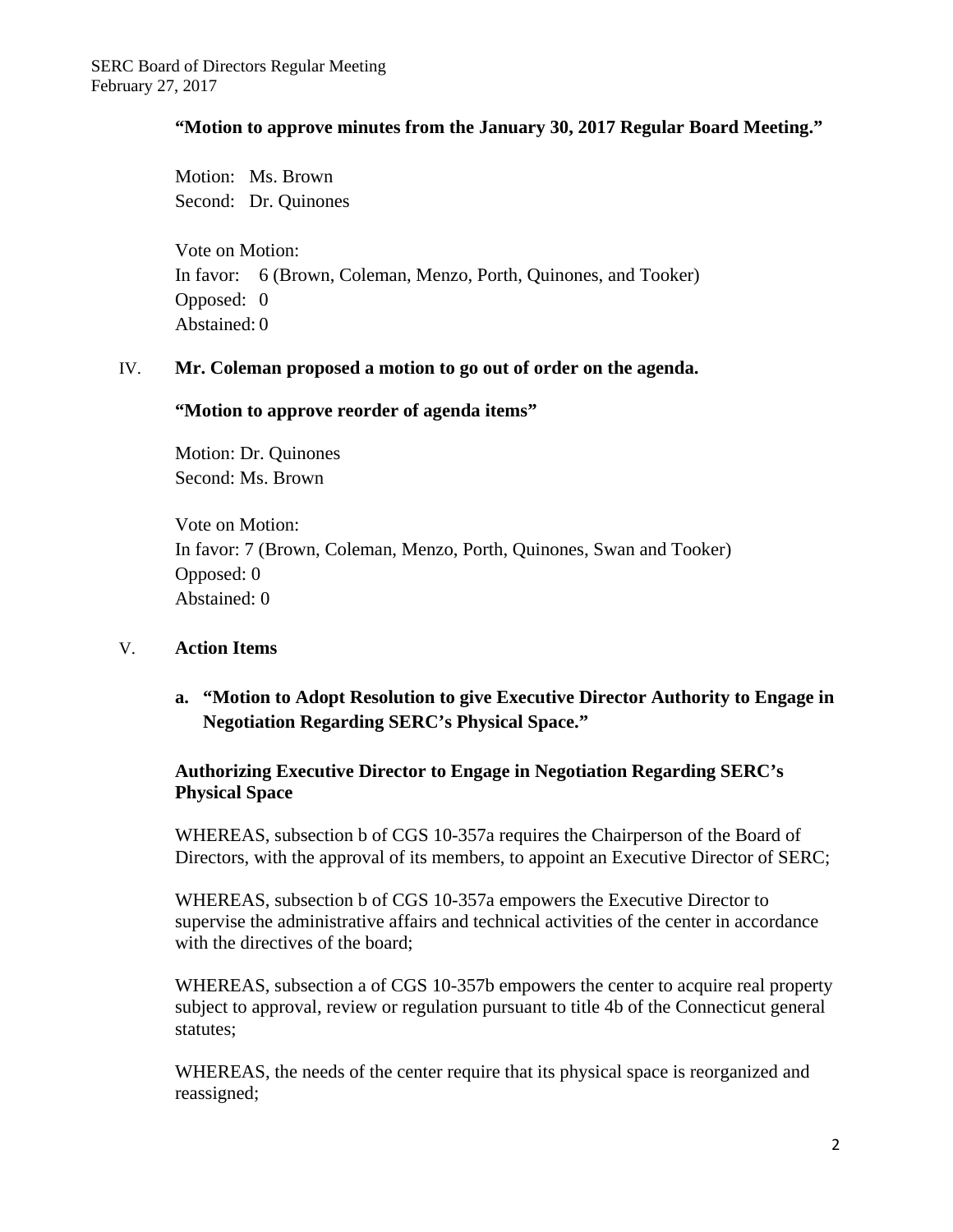WHEREAS, the Executive Director has knowledge of the needs for physical reorganization and reassignment of materials and personnel;

NOW, THEREFORE, BE IT RESOLVED by the SERC Board of Directors that the Executive Director is empowered to:

1. Engage in negotiations to secure, rearrange and reorganize the physical space of the center.

2. Implement the necessary rearrangement and reorganization of the physical space of the center.

3. Reorganize and reassign the physical location of materials and personnel according to center needs.

There was general discussion.

Motion: Dr. Quinones Second: Mr. Porth

Vote on Motion: In favor: 8 (Brown, Coleman, Menzo, Porth, Quinones, Russell-Tucker, Swan and Tooker) Opposed: 0 Abstained: 0

#### **b. "Motion to Approve of Telework Policy."**

The Operations Committee met on February 23, 2017. Ms. Brown and Mr. Coleman shared the revisions that were made the current Telework Pilot Policy and disseminated a list of frequently asked questions to Board Members. An updated Telework Policy was also distributed.

There was general discussion.

Motion: Dr. Quinones Second: Ms. Russell-Tucker

Vote on Motion: In favor: 8 (Brown, Coleman, Menzo, Porth, Quinones, Russell-Tucker, Swan and Tooker) Opposed: 0 Abstained: 0

#### VI. **Executive Session**

a. Administrative Matter – Agency's Future Location